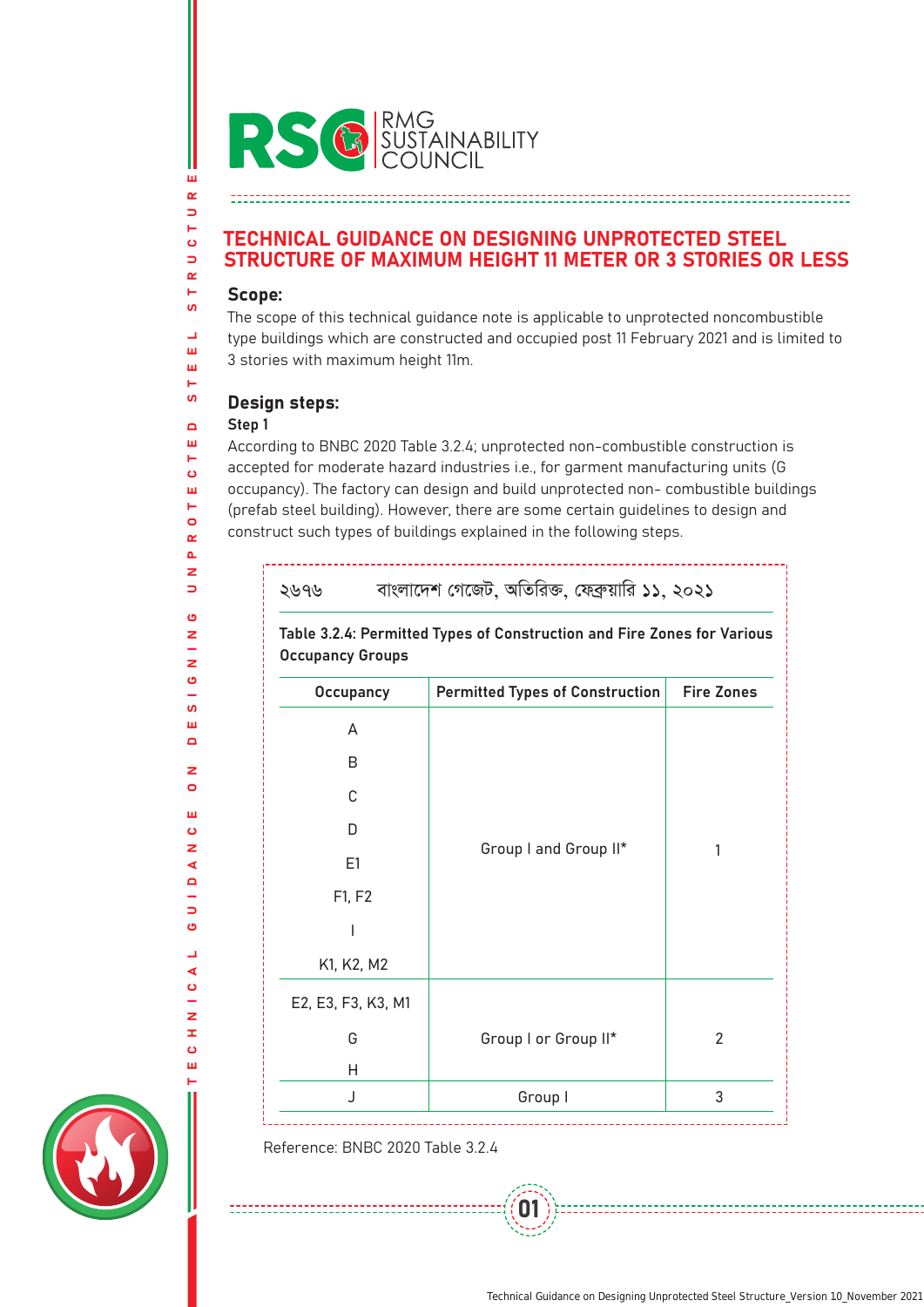### Step 2:

ш  $\alpha$  $\Rightarrow$  $\ddot{\mathbf{c}}$  $\Rightarrow$  $\sim$ 

 $\blacktriangleleft$  $\blacksquare$ L.  $\Rightarrow$  $\ddot{\mathbf{c}}$  $\overline{\phantom{a}}$ ◀  $\bullet$  $\overline{\phantom{a}}$  $\overline{z}$  $\mathbf{r}$  $\ddot{\mathbf{c}}$ m

To build up to a 3 story prefab steel building up to 11m height (maximum); the surrounding building clearances are a pre-requisite requirement to allow all necessary safety to surrounding buildings against probable fire spreading and possible collapse of this steel building. According to BNBC 2020 Section 1.9.2.4; the maximum permissible height of the building shall be 3 stories or 11m for values of two times the sum of the width of the front road and the front open space not less than 13.6 m.



### Figure 1

For example, assuming the value of front open space, A is 3m and front road width, B is 4m then 2(3+4)=14m which is more than 13.6m. So the calculation supports an eligibility of a 3 storied unprotected non-combustible construction up to height 11m.

The guidance for the factory herein is to ensure and check back front open space and front road width to justify the requirement of  $2*(A+B) \ge 13.6$ m.

It is also the part of the assessment to verify the rear and side clearances i.e. proximity to surrounding group of occupancies. According to BNBC 2020 Table 3.3.1(a)

02

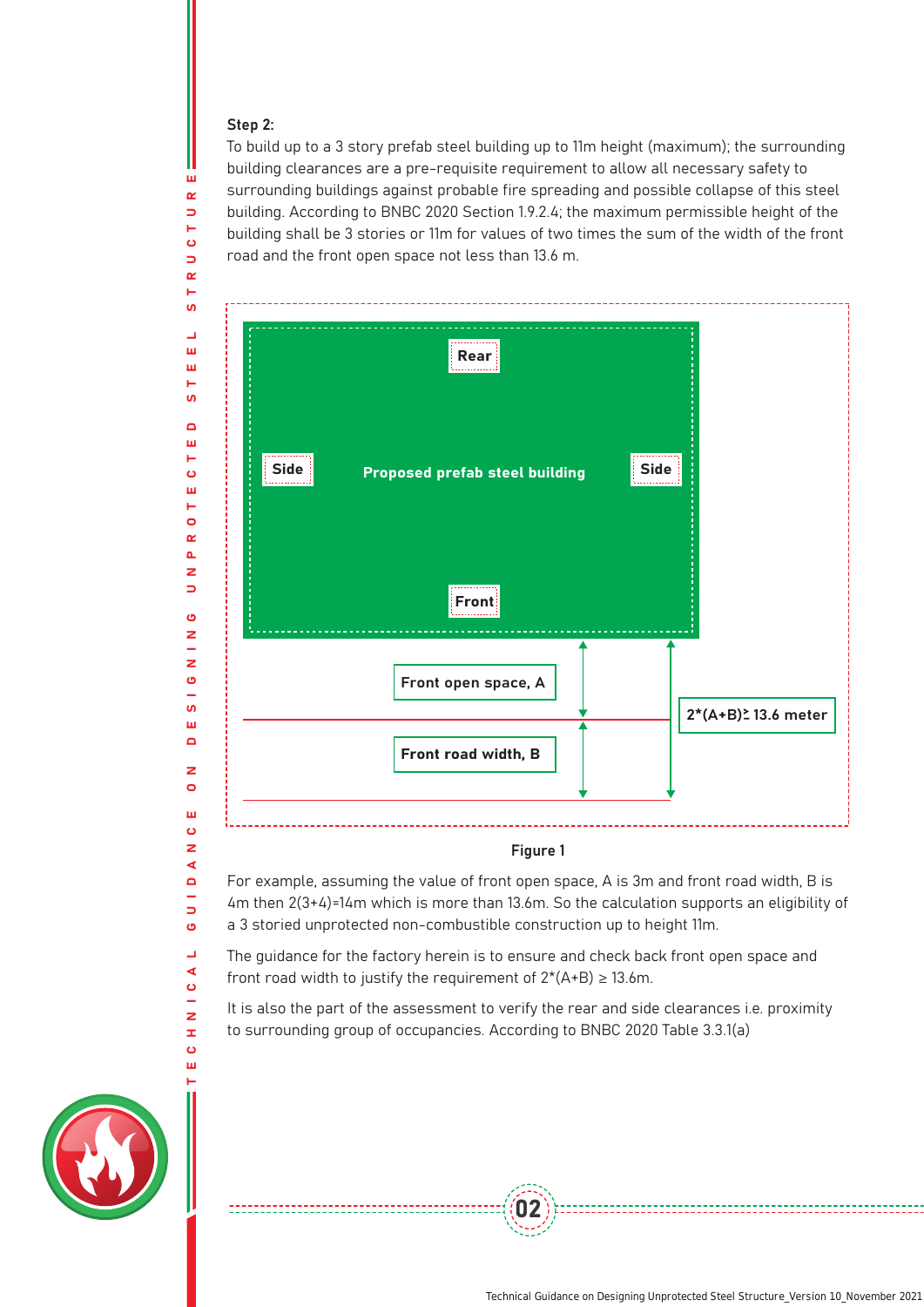### Table 1

ш  $\alpha$  $\Rightarrow$ н  $\bullet$  $\Rightarrow$  $\alpha$ Ē. **SV** L. ш ш H **u**  $\blacksquare$ ш  $\blacksquare$  $\ddot{\mathbf{c}}$ ш Н  $\bullet$  $\alpha$  $\Delta$  $\overline{z}$  $\Rightarrow$ O z

TECHNICAL GUIDANCE ON DESIGNING UNPROTECTED STEEL STRUCTURE

÷ z  $\ddot{\mathbf{c}}$  $\overline{\phantom{0}}$  $\mathbf{v}$ ш  $\blacksquare$ 

 $\mathbf{z}$  $\bullet$ ш  $\ddot{\mathbf{c}}$  $\mathbf{z}$  $\blacktriangleleft$  $\blacksquare$ L.  $\Rightarrow$ O  $\overline{\phantom{0}}$  $\blacktriangleleft$  $\ddot{\mathbf{o}}$ ÷,  $\overline{z}$  $\pm$  $\ddot{\mathbf{o}}$ ш

--------------------------

| Exterior wall with fire separation distance<br>(Include bearing and non- bearing walls) | Ratings in hours                        |
|-----------------------------------------------------------------------------------------|-----------------------------------------|
| 9 meter or more                                                                         | 0 hours                                 |
| between 4.5 meter and below 9 meter                                                     | 0 hours                                 |
| more than 0.9 meter but less than 4.5 meter                                             | 2 hours                                 |
| less than 0.9 meter                                                                     | 2 hours and openings are not permitted. |

From table 1 above, a minimum of 4.5m clearance is required at the rear and 2 sides of the building which will allow no fire resistance rating to its exterior walls. Less than 4.5m clearance would require a minimum 2 hours fire resistance rating. Fire resistance rating of exterior wall is also dependent on BNBC 2020 Table 3.2.2 considering the various occupancy groups.





 $(03)$ 

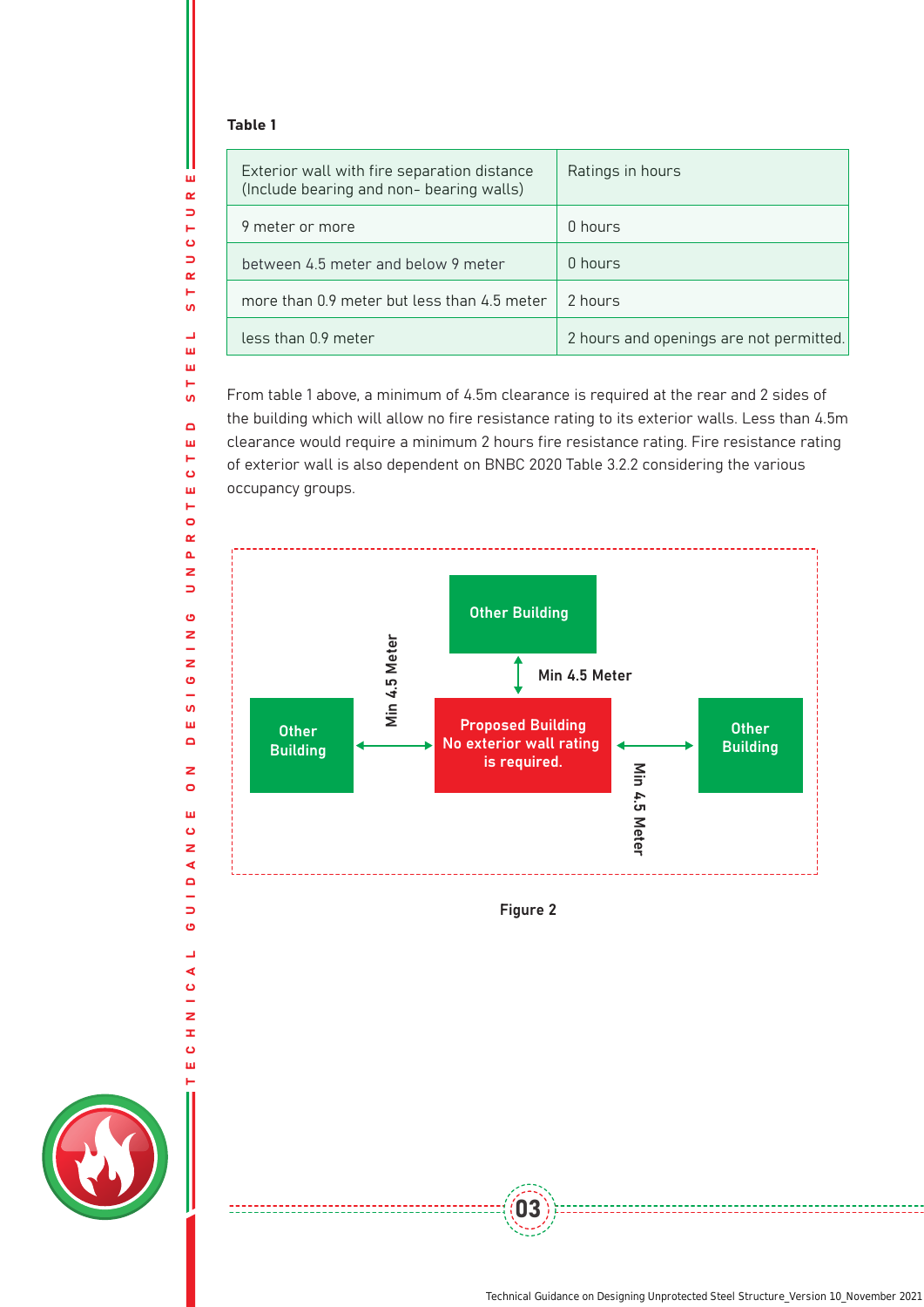## Step 3:

w,  $\alpha$  $\Rightarrow$ Н  $\ddot{\mathbf{O}}$  $\Rightarrow$  $\alpha$ Ē. **SV**  $\overline{\phantom{0}}$ ш ш Ē.  $\mathbf{u}$  $\Box$ ш **H**  $\ddot{\mathbf{c}}$ ш  $\leftarrow$  $\bullet$  $\alpha$  $\Delta$  $\overline{z}$  $\overline{\phantom{0}}$  $\mathbf{\Theta}$ z  $\equiv$  $\overline{z}$  $\ddot{\mathbf{c}}$  $\overline{\phantom{a}}$  $\mathbf{u}$ Ш  $\overline{\mathbf{a}}$  $\overline{\mathbf{z}}$  $\bullet$ ш  $\ddot{\mathbf{c}}$ z ∢  $\Box$  $\overline{\phantom{0}}$  $\Rightarrow$  $\ddot{\mathbf{c}}$  $\overline{\phantom{a}}$ ∢  $\bullet$ L.  $\overline{z}$  $\mathbf{r}$  $\ddot{\mathbf{o}}$ ш

TECHNICAL GUIDANCE ON DESIGNING UNPROTECTED STEEL STRUCTURE

According to BNBC 2020 Table 3.3.1(a) accepted requirements for 3 storied building up to height 11 meters (prefab steel building) are listed below:

| <b>Elements</b>                                                                                                                     | <b>BNBC 2020 requirement</b>                                                                                                    |
|-------------------------------------------------------------------------------------------------------------------------------------|---------------------------------------------------------------------------------------------------------------------------------|
| Building height                                                                                                                     | 36.08 feet (11 Meter)                                                                                                           |
| Number of stories                                                                                                                   | 3                                                                                                                               |
| Roof construction, including beams, trusses<br>and framing including arches, domes, shells,<br>cable supported roofs and roof decks | 0 hours                                                                                                                         |
| Floor construction including beams                                                                                                  | 0 hour: however due to mixed<br>occupancy separation issue floor slab<br>rating shall be as per BNBC 2020<br><b>Table 3.2.1</b> |
| Columns, girders, trusses<br>(other than roof trusses) and framing                                                                  | 0 hours                                                                                                                         |
| Interior bearing walls and bearing partitions                                                                                       | 0 hours                                                                                                                         |

So, no fire resistance rating is required for its structural elements. Along with that below requirement shall be applicable for this type of building according to BNBC 2020 Table 3.3.1 (a)

- a. Access corridor leading to fire exits 1 hour.
- b. Fire separation wall and party wall 2 hours.

-------------------------

- c. Shafts (other than exits) and elevator hoist ways 2 hours.
- d. Fire divisions and fire barrier Walls or partitions or ceiling slab As per mixed occupancies separation requirement by BNBC 2020 Table 3.2.1.

e. Enclosure of vertical exits, exit passageways, hoist ways and shafts- 2 hours.

04

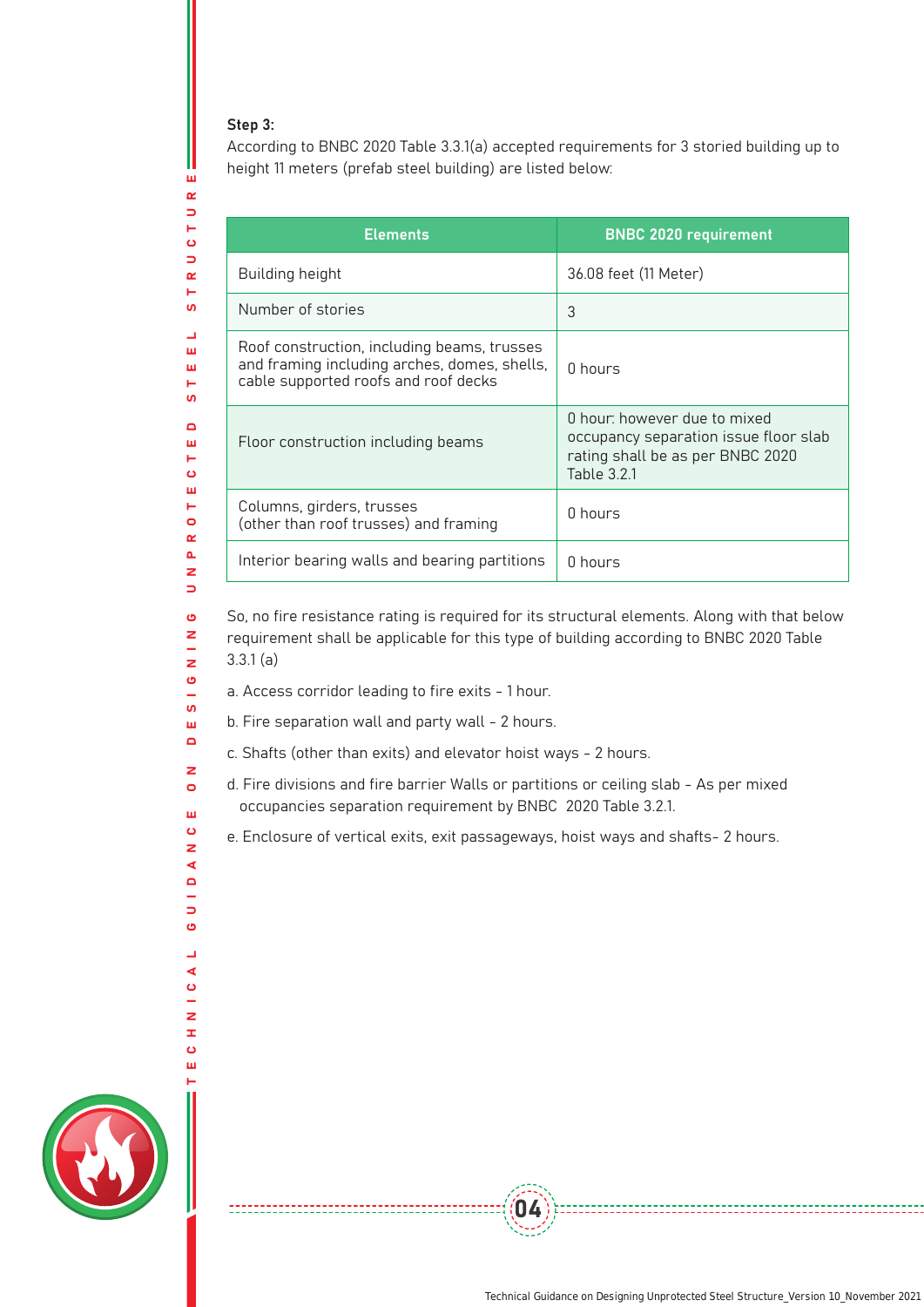#### Step 4:

ш  $\alpha$  $\Rightarrow$ 

Factory needs to check and identify the conditions of mixed occupancies separation which requires both vertical and horizontal separation. In such cases floor to floor separation shall be confirmed between different occupancy types according to BNBC 2020 Table 3.3.1 (a) and BNBC 2020 Table 3.2.1. For example, assuming the occupancy accommodation configuration of this building:



It is important to plan initially the desired type of occupancies for different floors and fire resistance rating of floor slab shall be identified according to BNBC 2020 Table 3.2.1.

#### Step 5:

---------------------------

 $\circ$ ш  $\sigma$  $\overline{\mathbf{z}}$ ∢  $\blacksquare$  $\Rightarrow$  $\ddot{\mathbf{c}}$  $\overline{a}$ ∢  $\ddot{\mathbf{c}}$  $\overline{z}$  $\pm$  $\ddot{\mathbf{c}}$ ш

BNBC 2020 Table 4.1.1 mainly pointed out the fire resistance of structural elements, the minimum thickness and dimensions of structural elements on the basis of construction materials.

If we consider the schematic diagram from step 4 figure 3, 1st floor slab requires 3 hours

- fire resistance rating. By following the BNBC 2020 Table 4.1.1: the minimum equivalent thickness can be determined. This step would provide guidance to the designer to deter-
- mine the minimum slab thickness requirement on the basis of categorizing the occupan-

05

cy type before proceeding to the structural design.

From BNBC 2020 Table 4.1.1; for 3 hours fire resistance rating minimum equivalent thickness of concrete slab will be as below for different concrete aggregate type-

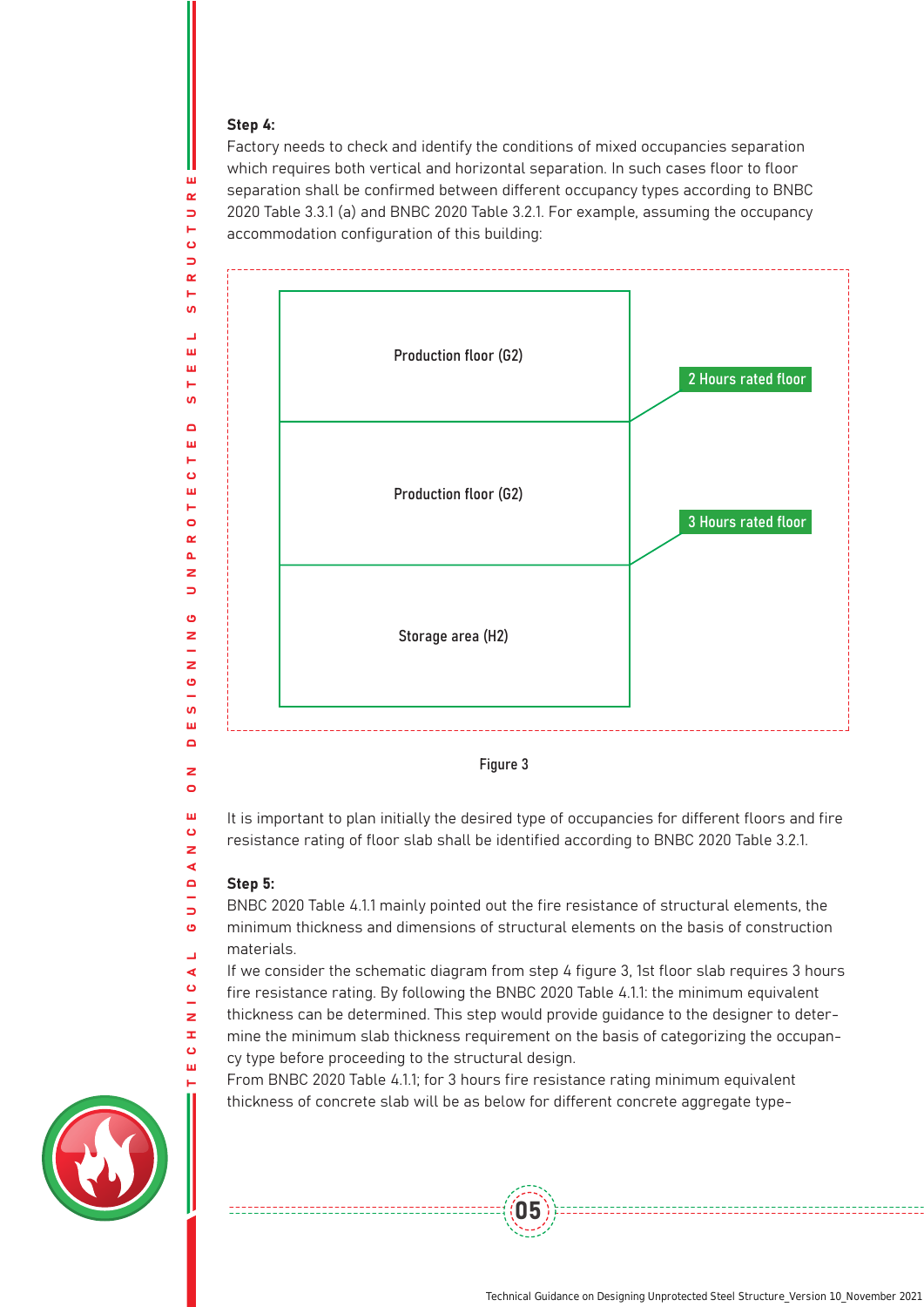## Table 3

| Concrete aggregate type | Minimum Equivalent Thickness of Concrete Walls, Floors,<br>and Roofs for Fire Resistance Rating of 3 hours |
|-------------------------|------------------------------------------------------------------------------------------------------------|
| Siliceous               | $157$ mm                                                                                                   |
| Carbonate               | $145$ mm                                                                                                   |
| Sand-lightweight        | $117 \,\mathrm{mm}$                                                                                        |
| Lightweight             | $112 \,\mathrm{mm}$                                                                                        |

## Step 6:

At the Architectural design development stage, the designer shall focus on the number of occupants on each occupied floor; following the occupant load factor from BNBC 2020 Table 4.3.1, egress capacity analysis, location of emergency exit stairs, positioning of aisles and machine layouts, travel distance analysis, required width of egress doors and exit stairs, exit discharge location and the like are to be considered in terms of a fully compliant design.

If the highest occupied floor height is more than 33ft measured from grade where the fire department vehicle can access; the factory needs to fit a standpipe system as the active fire protection measure according to NFPA 14, NFPA 20 and NFPA 22. Automatic fire alarm detection systems shall be installed regardless the building height according to NFPA 72.

The RSC recommends the building owner to arrange for full multi-design/technical discipline coordination by a qualified professional to ensure code compliance and coordination between each technical discipline. Below typical disciplines are listed, to assist the factory to follow a sequential process to incorporate the fire protection and safety related design going forward.

06

- 1. Draft architectural & structural plan.
- ш 2. Draft building approval plan.
- $\ddot{\mathbf{c}}$ 3. Draft machine layout plan.  $\overline{z}$ 
	- 4. Draft mechanical, electrical & plumbing plan.
- $\Box$ 5. Draft fire safety plan.
	- 6. Final machine layout plan.
	- 7. Final mechanical, electrical & plumbing plan.
	- 8. Final fire safety plan.
	- 9. Final architectural & structural plan.
	- 10. Final building approval plan preparation & submission



 $\overline{z}$  $\Rightarrow$  $\sigma$ z  $\mathbf{z}$  $\ddot{\mathbf{c}}$  $\mathbf{u}$ ш  $\Box$ z  $\bullet$ 

 $\blacktriangleleft$ 

 $\Rightarrow$  $\ddot{\mathbf{c}}$  $\overline{\phantom{a}}$  $\blacktriangleleft$  $\mathbf \, \mathbf \,$ L.  $\overline{z}$  $\pm$  $\ddot{\mathbf{o}}$ m

Ш  $\alpha$